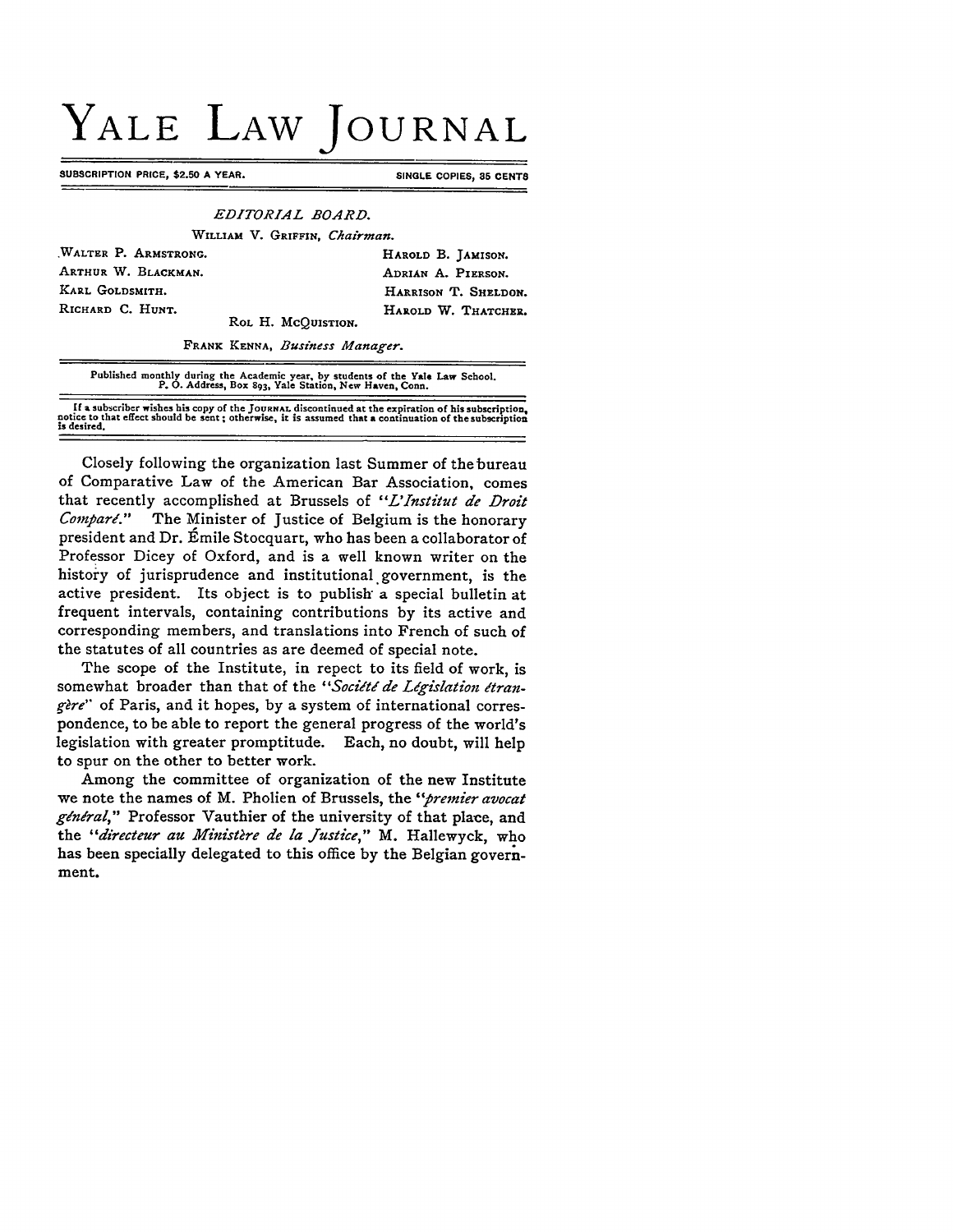#### **PUBLIC** CONTROL **OF AUTOMOBILES -** EXTENT **AND CONSTITUTION-ALITY**

That the law in its development to meet the needs of society, keeps an almost equal pace with the progress of invention, is, indeed, well illustrated in the assumption by the legislatures of the various states, of the regulation and control of the use of automobiles. Although otherwise governed by the same rules which regulate the use of the road **by** other vehicles, yet because of their peculiar appearance, the noise accompanying their locomotion, the rate of speed attainable by them, the manner of locomotion, and the uncertainty of control, and because of the danger therefore to life and property attendant upon their unrestrained use of the streets, statutes and ordinances, for the protection of the traveling public, have been passed regulating the use by automobiles of the streets. At every turn the constitutionality of such statutes and ordinances has been assailed, but the courts, without exception, have upheld their validity on the ground that public welfare necessitates such legislation.

In the recent case of *State v. Swagerty,* **102** S. W. (Mo.) 483, the defendant was convicted in the Justice of the Peace Court of St. Louis County, Missouri, of exceeding the speed limit provided for automobiles by statute, and fined. The Circuit Court, on appeal, affirmed the judgment and the case was further appealed.

The defendant insisted that the act upon which the prosecution was based is 'unconstitutional and void, in that it is a special law and operates only upon automobiles and not upon all vehicles using the public highways. He also insisted that the speed limit is unreasonable **(i)** as it applies only to automobiles and (2) because it is a speed less than that at which other vehicles and even persons on horseback go.

The court, however, held that the law in question "does not refer to particular persons or things of a class, and is, therefore, a general and not a special law; that the act is a police regulation and clearly within the power of the legislature to enact; and that this court has nothing to do with the reasonableness of the act, that being left to the legislature."

The judgment of the Circuit Court was affirmed.

The fundamental reason for such legislation is the demand therefor by the public welfare. All persons making use of the streets are entitled to such a use thereof as is proper and as will not interfere with the rights of others in an equal use thereof. In other words the rights of all travelers on the highway are reciprocal. Each is entitled to be free and unmolested in such use except as he is subject to reasonable regulations of proper authorities. The power to protect such rights is exercised by the legislature by virtue of its police power. The health, comfort, safety and welfare of society are involved and it becomes necessary that the rights, duties and liabilities of the owners and users of vehicles as between them and the traveling public should be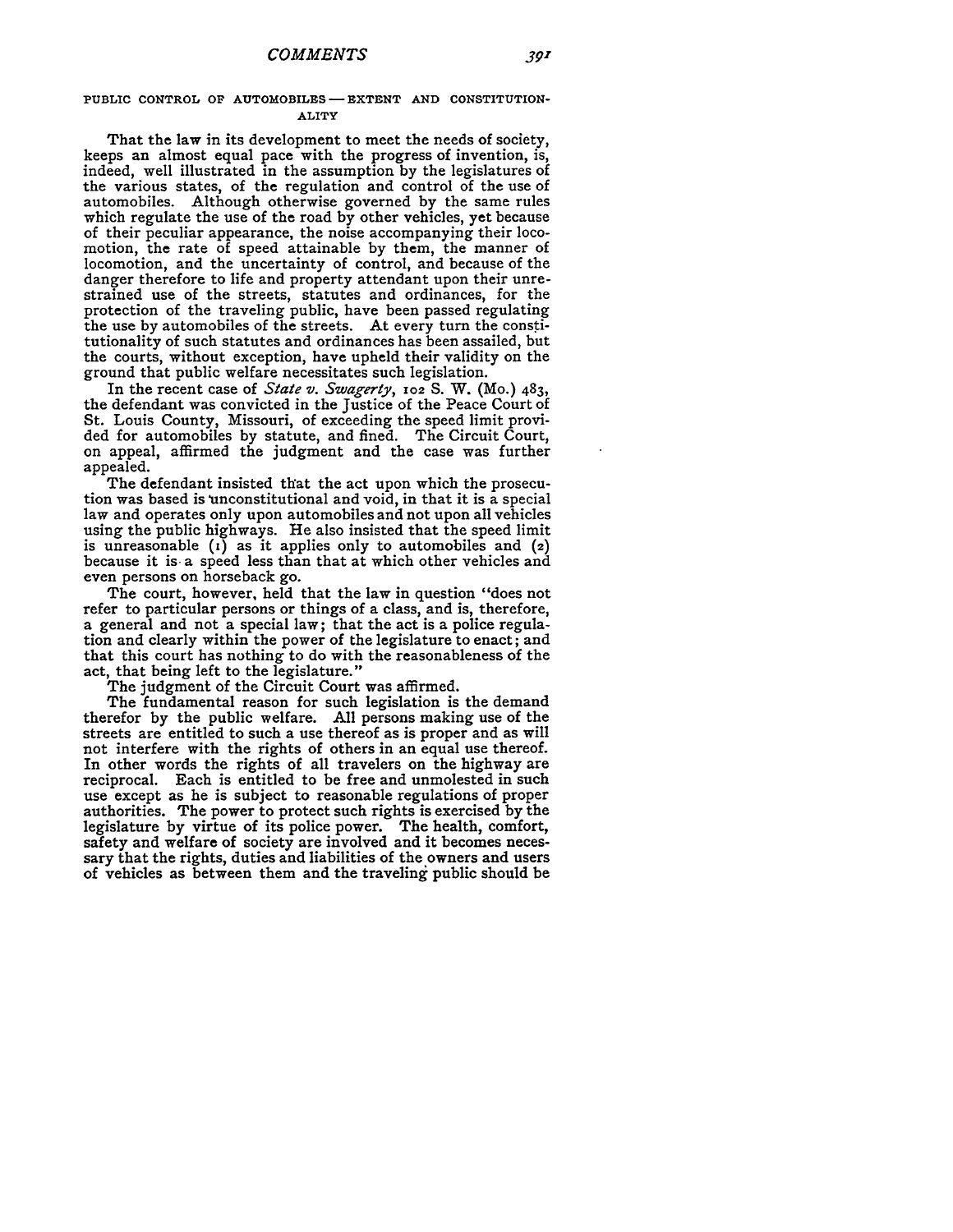declared. *Radnor Township v. Bell,* **27** Pa. Super. Ct. **i;** *Christy* vs. *Elliot,* **216** Ill. 3!.

The automobile is a very recent invention. In appearance it presents a striking difference from other vehicles. It has a shape and form peculiar to itself. Moreover while in motion it is accompanied by the noise of its propelling engines. Its use is limited, by reason of the recentness of its invention, principally to the larger cities, and in the smaller towns and rural districts horses have not as yet become accustomed to its strange appearance and noise. Then, too, they are often of very great weight and are capable of being driven at a very high rate of speed, some reaching a speed of over a mile a minute. And the tendency is to drive them at an exceedingly high speed in reckless disregard of the rights of others. Great knowledge and skill are required in such cases to render such driving free from danger, and as a rule such knowledge is not possessed by the driver. So the legislature in order to reduce the danger to a minimum has assumed control of the use by them of the streets. *People v. Schneider,* **103** *N.* W. (Mich.) **172;** *Radnor Township v. Bell* (supra); *Commonwealth v. Boyd,* **t88** Mass. 79; *People v. Mac-Williams,* 86 N Y. Supp. 357.

In order to enforce such laws it is necessary that the automobile may be easily and quickly identified. A great many automobiles are similar in appearance, and this, together with the fact that the face of the operator is partially, and sometimes wholly, concealed, makes it impossible to distinguish the driver or the machine. And so long as identification is impossible, the laws may be violated at the pleasure of the driver. So the legislature requires the owner or operator to place in a conspicuous place on his automobile a tag with a number printed thereon in very large figures. In case the law is violated, the number of the machine can be easily ascertained and by examination of the record of numbers, the name of the owner and operator may be found out, and penalties inflicted Knowing this, the driver, found out, and penalties inflicted through fear of discovery and punishment, is deterred from violating the laws. *People v. Schneider* (supra).

The nature and extent of the the control exercised by the legislature or by the municipalities by virtue of power delegated by the legislature to them may be seen by an examination of the statutes and ordinances enacted. Such statutes and ordinances are classified in a note in **r** L. R. **A.** (N. S.) **215** as follows: **(i)** Registration, numbering, license, tax. (2) Regulations as to speed and safety appliances. (3) Prohibited hours and places. (4) Regulation of automobiles used for hire. **(5)** Restrictions as to transportation of gasolene carried by automobiles. For cases involving the above mentioned, **i** L. R. A. (N. **S.) 215.**

It is insisted that such statutes are unconstitutional in that they discriminate against automobiles, in that they limit and restrict the use of them in the public highway; that drivers of automobiles are entitled to the same rights and privileges in the use of the street, as drivers of other vehicles. The courts, however, hold this to be a valid exercise by the legislature of its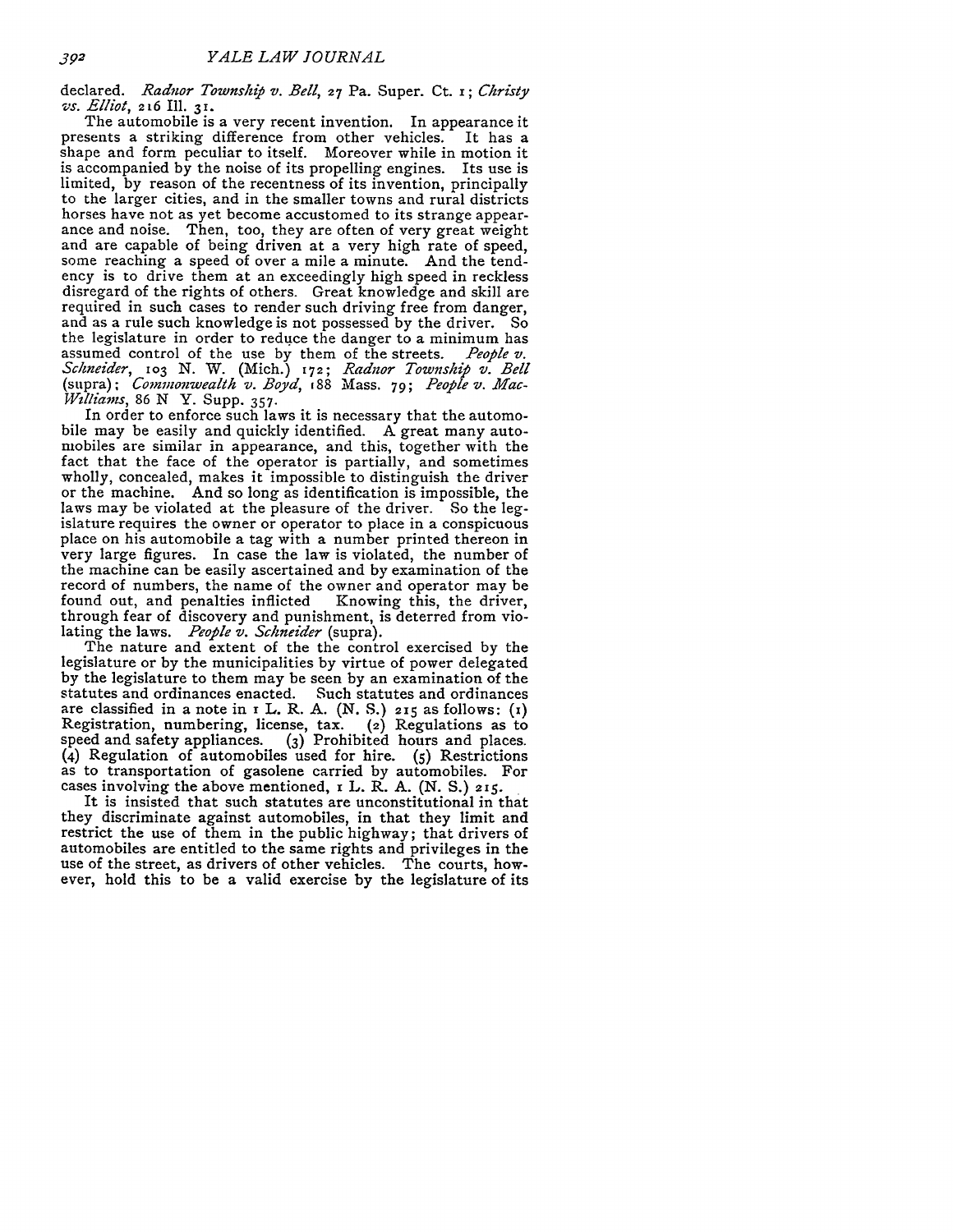police power and that the act is uniform inasmuch as it affects all members of the same class alike. *Christy v. Elliot* (supra).

In some statutes it is provided that the rule as to registration, etc., shall not apply to a person manufacturing or dealing in automobiles or motor vehicles, except those for his own private use. In such cases it is contended that such provisions exclude the dealer and manufacturer from the operation of the statute, and that, therefore, the law is unconstitutional, it being class legislation. The courts hold such not to be the case. They hold that the statute is uniform as it applies to all vehicles used upon the public highway, for private use or for hire, and does not apply to machines while they are kept in stock for sale and not so used. *Commonwealtht v. Densmore,* **29** Pa. Co. Ct. Rep. **217;** *People v. Mac Williams* (supra).

Nor is the general act invalid because it fails to provide for taxing the vehicles of non-residents who habitually use the streets of the city. *Kersey v. City of Terre Haute, 16* 1 Ind. 47 1.

It is objected that the legislature by giving a municipality power to regulate, does not thereby give it power to license. The court holds that "the grant of authority to accomplish a certain purpose carries with it authority to use any proper and lawful means without which that purpose cannot be accomplished," and as the speed of automobiles cannot otherwise be regulated, such power to license was necessarily granted with the power to regulate. *People v. Schneider* (supra).

Nor is the license fee a tax, placing a double burden of taxation upon the owner, and therefore rendering the act unconstitutional. *Unwen v. State, 64* Atl. (N. J.) **163;** *Commonwealth v. Boyd* (supra); but see *City of Chicago v. Collins,* **175** Ill. **442.**

A rather peculiar objection to the statute regulating speed is that speed means action, and is directly opposed to stopping, which is inaction. And the stopping a machine does not come And the stopping a machine does not come within the meaning of regulation of its speed. The court held, however, that regulating the stopping of a machine was auxiliary to the object of regulating the speed, and that the act was not void as embracing more than the one subject expressed in the title. *Christy v. Elliot* (supra.)

### **CONSTITUTIONAL LAW-POLICE** POWER-SLEEPING **CARS**

One more instance of our modern haphazard legislation, which is the result of acceding to the clamor of special interests without careful study of the whole situation, is found in the recent Wisconsin statute declared unconstitutional in the case of *State v. Redmon, 114* N. W. (Wis.) **137.** This statute was entitled, "An act-relating to the health and comfort of occupants of sleeping car berths;" and provided that whenever a person paid for the use of a double lower berth in a sleeping car, he should have the right to direct whether the upper berth should be left open or closed unless the upper berth was actually occupied by some other person; and the proprietor of the car and the person in charge of it should comply with such direction.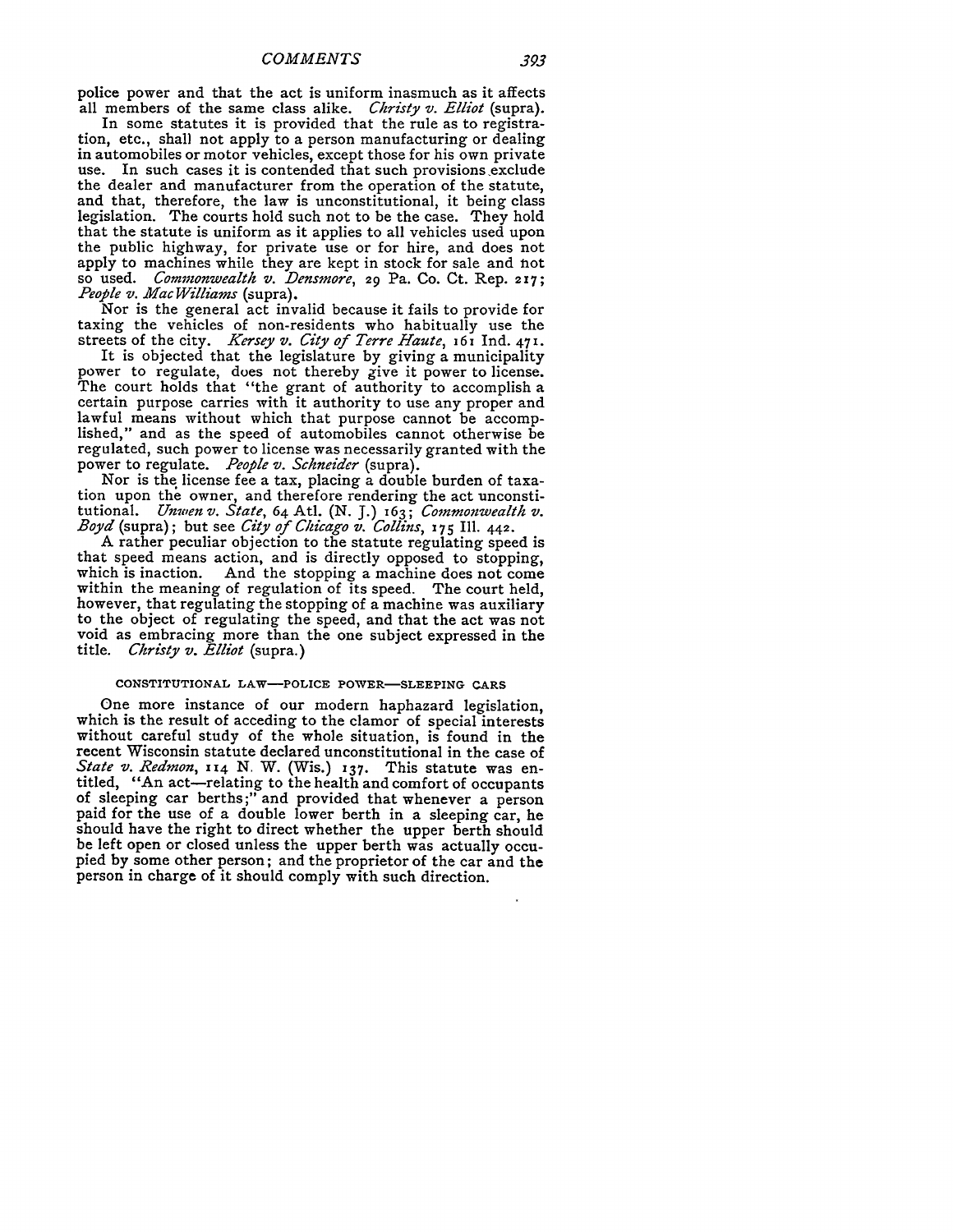As liberty and property are so carefully protected **by** express provisions in our constitutions, it is natural that most of the attacks on these rights should be made under the guise of an exercise of the state's police power. This is because of the fact that our courts have ever held to the doctrine that the police power is so obviously essential to the public welfare that it is presumed that the framers of our constitutions did not intend to prohibit its exercise where reasonably necessary therefor, though such exercise might invade the scope, viewing the language in the literal sense, of some of the fundamental prohibitions protecting liberty and property. *Munn v. Illinois,* 94 **U. S. I3;** *People v. Ewer, 14y N.* Y. **129;** *Lochner v. New York,* **<sup>198</sup>** U. S. 54. Here then was a loop hole in the constitution for the exponents of class legislation. As a result the police power has been stretched so far at times that it has been wittily defined as the power to pass unconstitutional laws.

No doubt the reason why the exercise of the police power has been so persistently abused is because the courts in defining it have fixed its limits in variable terms or else have admitted, as did Judge Brewer in *State v. Kansas City. etc., R. Co.,* **32** Fed. Rep. **723,** "that no one knows its limits." Such must necessarily be the case from its very nature. The police power is not a fixed quantity because it is the expression of social, economic, and political conditions which are ever changing with the times. Yet no one denies that it has limits. In the first place we begin with the proposition that under its police power the state can legislate to promote the public health, safety, morals, and general welfare; and furthermore that when such legislation interferes with an individual's liberty and property, the federal constitution offers no protection. But thus broadly stated, the stitution offers no protection. principle would be broad enough to include almost any legislation Therefore we find the courts attempting to hedge this power about with various limitations. In doing this they have recognized the fact that to curb the police power by fixed or rigid rules would be to destroy its very purpose and future usefulness. Therefore the limits have been fixed in such general and variable terms as: "that its purpose must affect *the public generally;"* and "that the means used are *reasonably necessary* for the accomplishment of the purpose and not *unduly oppressive* upon individuals " What then is meant by these terms, "public generally," "reasonably necessary," and "unduly oppressive **?"** It is impossible to exactly define them. At most our courts have merely given us a mass of individual decisions applying these variable tests to the facts in each individual case.

Thus the Supreme Court of Wisconsin in determining the unconstitutionality of this statute regulating the use of sleeping car berths has given us another illustrative case as to the limits of the state's police power. In the title of the act the legislature expressly stated that its purpose was to "promote health." But the court held that though such a statement in the title of an act was evidence of its real purpose yet such was not conclusive because it is a judicial function to define the proper sub-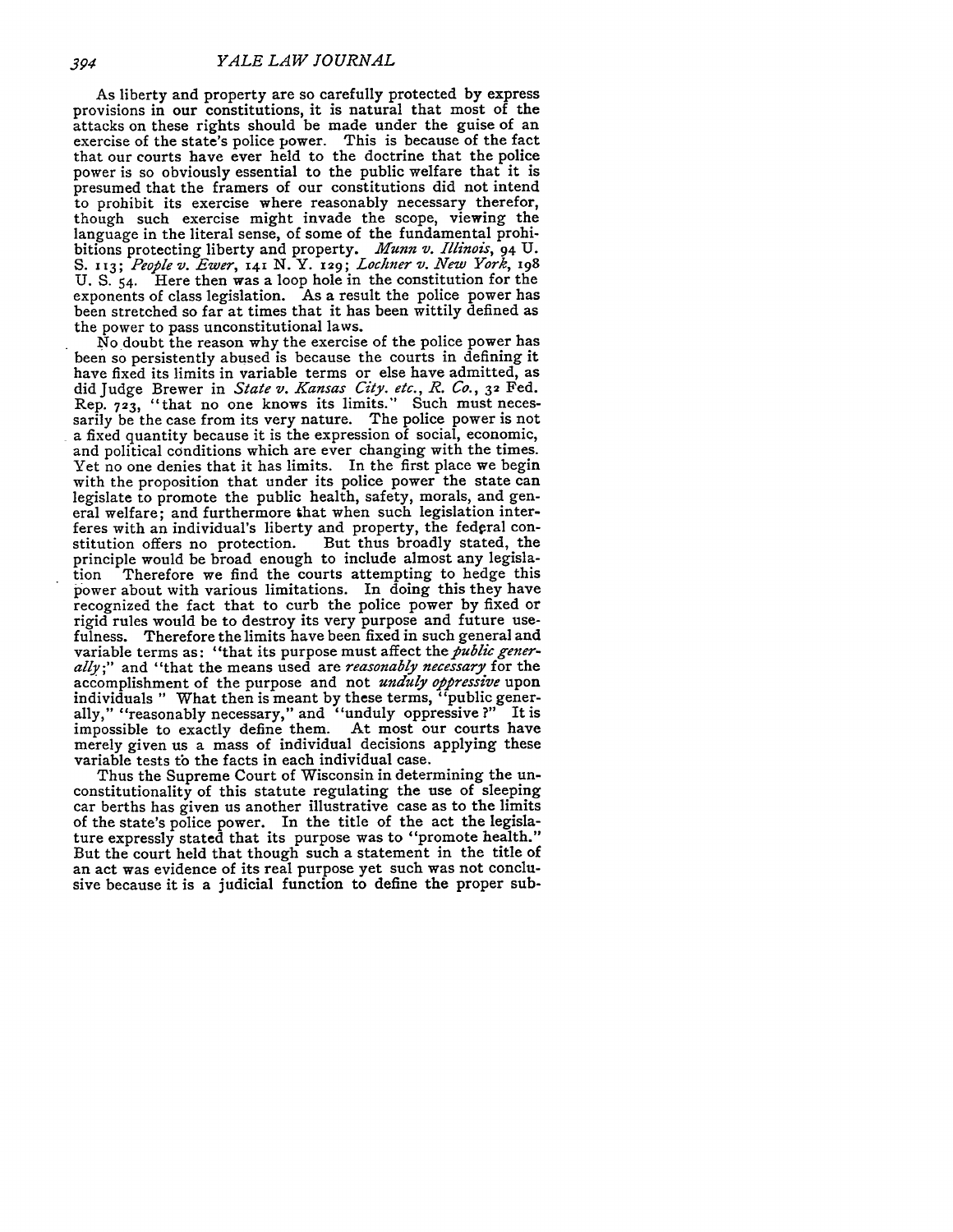jects for the exercise of police power. Although this doctrine has been repeatedly reaffirmed since so clearly enunciated by Chief Justice Marshall in *Marbury v. Madison,* **i** Cranch (U. S.), 178, yet social and class legislation is continuously appearing headed with titles declaring its purpose to be to promote the public health.

In considering whether or not the statute under consideration was one which affected the public generally, the court decided that it was not because it gave the person to be benefited an option. He could have the upper berth thrown back or not at pleasure. The court was clearly right here because it is contrary to the whole theory of the exercise of the police power in protection of health, that the recipient of the intended benefit should receive it or not as he wishes. Imagine a statute forbidding factory owners from employing women more than ten hours a day unless such women wished to work that long. It is absurd. The benefit is not intended to accrue to the individual as such but to the public at large through the individual. *In re Jacobs,* 98 N. Y. 98; *Holden v. Hardy,* **x69** U. S. 366.

The court furthermore decided that even though such a statute did promote to some degree the public health, yet the benefit obtained thereby was very slight in proportion to the restraint and requirement imposed upon the owners of sleeping cars. Therefore the law was an unwarranted interference with property rights. In reaching this conclusion the court applied the recognized test of "reasonableness." In fact this word, "reasonableness," is the keystone of the whole doctrine of police power. The final question asked by our courts about any police power legislation is as to whether or not it is reasonable. *Bessette v. People,* **193** Ill. 334; *Health Department v. Rector,* **<sup>145</sup>** N. Y. *32; Minneapolis, etc. Ry. Co. v. Minnesota,* **i86** U. S. **268;** *Southern Ry. Co. v. McNeil,* **155** Fed. 756. But what is unreasonable at one time may be reasonable at another. Circumstances change and public opinion, which must eventually find expression in the opinions of our judges, also changes. Hence the law of police power is variable and yields to the changing conditions of society. We see greater power in this respect readily conceded to the most democratic of governments to-day than despotic governments would have dared to claim in former times.

This great broadening of the scope of the state's police power in recent years has been a convenient cloak under which to rush through our state legislatures much poorly considered and unduly oppressive class legislation. The Wisconsin case under discussion is one more authority to help stem this tide of impulsive and ill-conceived legislation.

## **EFFECT OF FAILURE OF FOREIGN CORPORATION TO COMPLY WITH STATUTORY REQUIREMENTS**

Can a foreign corporation, which has not complied with the requirements of the statutes of another state, recover from an agent in that state on his promisory note? The Supreme Court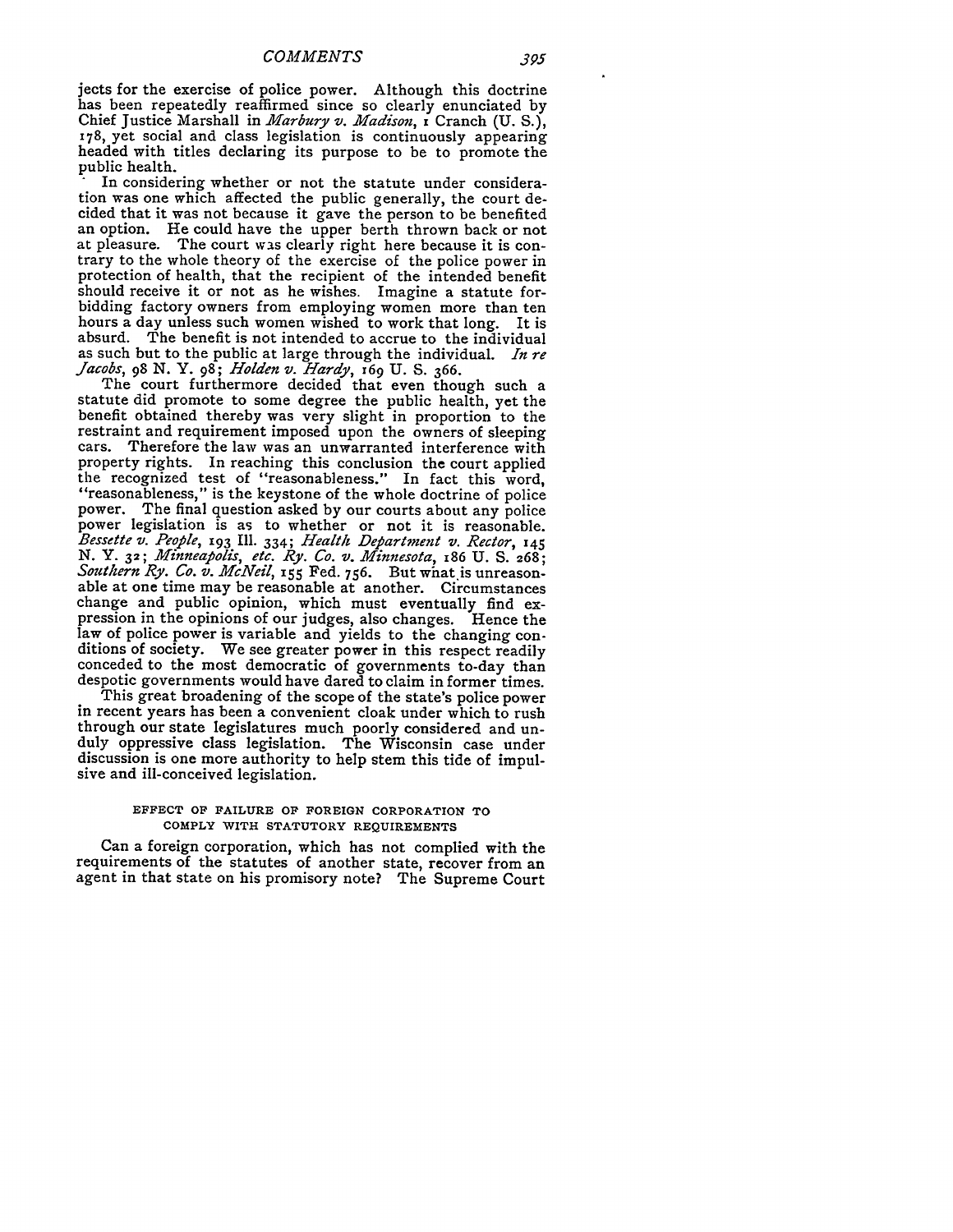of Minnesota has answered this question in the negative, in *Thomas Mfg. Co. v. Knap p,* **12 N.** W. **989,** mainly on the ground that the broad and controlling principles of public policy should not be subverted to that rule of private law which forbids an agent to question the right of his principal to money collected by him for his principal.

The fundamental proposition that a corporation has no existence beyond the limits of the sovereignty which created it, is well settled and admits of no question. Having only this existence and no absolute right of recognition in other states, but depending for such recognition and enforcement of its contracts upon their assent, it follows as a matter of course, that such assent may be granted upon such terms and conditions as those states may think proper to impose ; they may exclude the foreign corporation entirely; they may restrict its business to particular localities, or they may exact such security for the performance of its contracts with their citizens as in their judgment will best promote the public interest. The whole matter rests in their discretion. These statutory provisions are police regulations intended to protect people and property in one state against spurious and irresponsible companies and it is plainly their intent to compel all such companies to comply with local laws and submit to our courts. Such statutes make compliance with them a condition precedent to entering into lawful contracts in that state  $\int n r \, e \,$ Comstock, 3 Sawyer, 218; Seamans v. In re Comstock, 3 Sawyer, 218; Seamans v. *Christian Bros. Mill Co.,* 66 Minn. **205.**

There is a general proposition that if a foreign corporation fails to comply with the laws of a state, such as filing a certificate of the amount of the corporation's capital, or recording the appointment of an authorized agent on whom process may be served, the contracts which are made are not void, but action thereon is merely suspended until compliance with the statutes. This interpretation rests on the theory that the object of these laws is rather to induce the observance of the conditions, than to accomplish the forfeiture of a right of action belonging to a foreign corporation. *Carson Rand Co. v. Stern,* **129** Mo. 387; *Goddard v. CrefieldMills,* 75 Fed. 818; *Nat'l Aut'l. Fire Ins. Co. v. Pursell,* **to** Allen, 231. But it is interesting to note that Minnesota has taken the contrary view, with the result that a foreign corporation which has not complied with the statutes, at the time the contract was consummated, will not be allowed to maintain an action on the contract even though the requirements are met after the suit is begun. *Heileman Brewing Co. v. Peimeisl*, 85 Minn. 121. Minnesota has evidently favored the strict construction of such statutes, as being for the best interests of its citizens and tending to prevent litigation on contracts made in disregard of the law.

The defendant in this suit had ordered goods of one of the company's agents and it was found that he himself was an agent with certain clearly defined powers and duties. For these goods the defendant had given his promissory note and the plaintiff sued to recover thereon. The defense, the truth of which was not contested, was that the corporation had not complied with the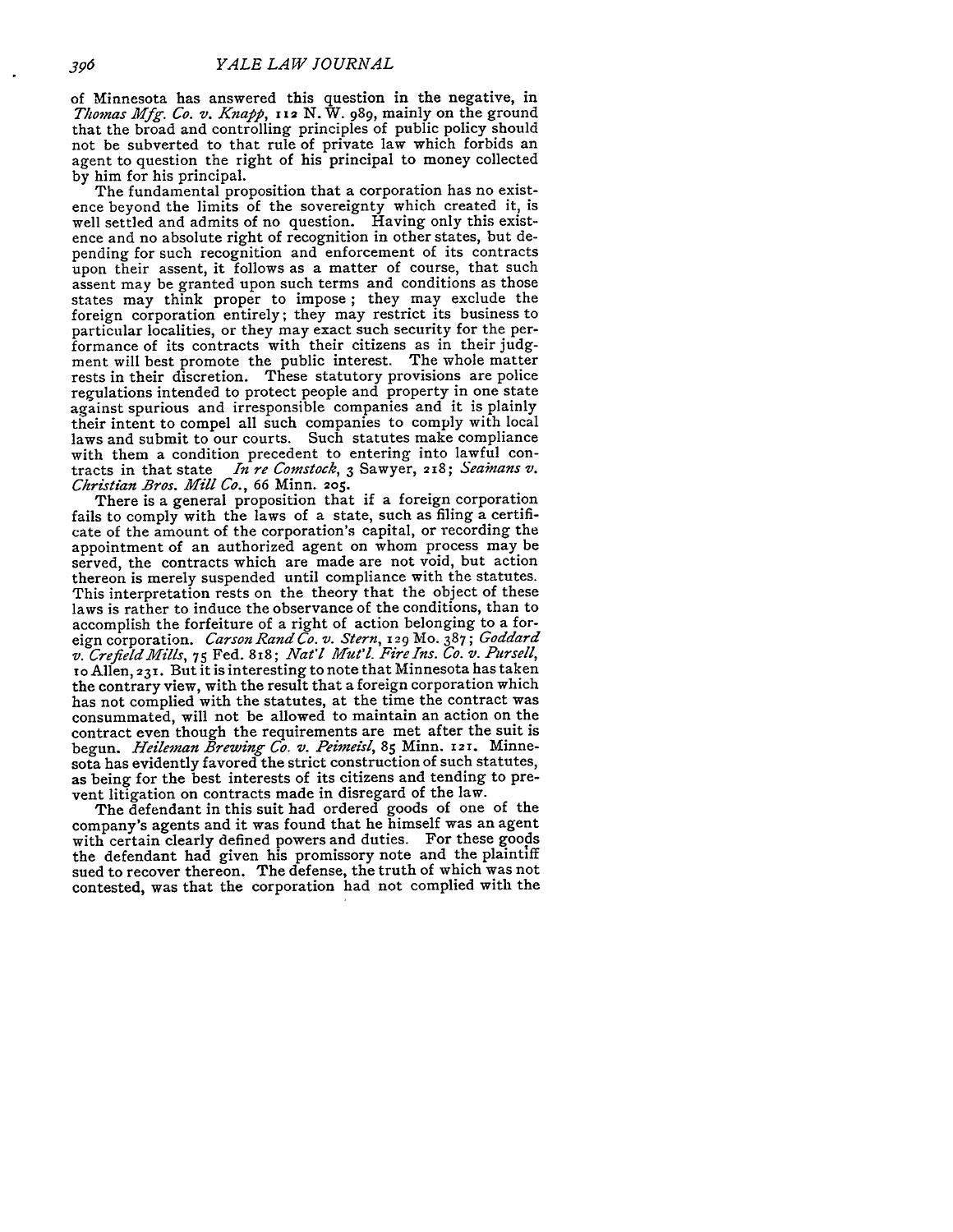laws of Minnesota, which would prohibit it from maintaining the action, and the note was held unenforceable. That the agent had in turn sold the goods does not appear, but the court said the result would be the same, whether the suit were on a promissory note or for money had and received to the use of the

principal.<br>The authority most nearly in point, and that relied upon by the plaintiff, is *United States Express Co. v. Lucas*, 36 Ind. 361, which allowed the principal to recover under similar circumstances. In the course of the opinion, the court observed: "We doubt very much whether the legislature intended, in the enactment of the statute in question, to produce or sanction any such consequences as that the agent, after having received the money, and after the transaction between the principal and third persons was completed, should be allowed to repudiate the agency and keep the money, applying it to his own use. The obligation of the agent to account for the money is separate and distinct from the contracts of the company with third persons, which were the subject matters of the statute. To hold that the agent is not bound to account for the money is to sanction an act of the grossest dishonesty, and bad faith on the part of the agent, without the accomplishment of any equivalent benefit to any one, or to the public. 'The contract of the agent to pay is not immediately connected with the illegal transaction; but it is not immediately connected with the illegal transaction; but it grows out of the receipt of the money for the use of the principal who may recover. *Story on Agency*, § 347." This seems to suggest that the illegality exi third persons, and not as between the corporation and its agents; but where the statute expressly says, as does the Minnesota statute, that without compliance with the named requirements, no suit may be maintained on any demand, whether arising out of contract or tort, the result would seem to be clear that as to the corporation, there is no distinction between agents or third persons.

The court said further: "We think the agent is estopped to dispute the principal's title to money which he has received for him. A tenant cannot dispute the title of the landlord-a bailee cannot dispute the title of the bailor; especially he cannot set up title in himself. Why should an agent be allowed to place himself in a position of hostility to his principal and himself claim that which he has received for him?" But this question is answered by the Minnesota court thus: "The question is not what the agent, as between himself and his principal, should be permitted to do, but what the delinquent corporation is permitted to do, by the laws of the state."

There are numerous authorities which show that when the principal employs an agent, he contracts both for his zeal in the employment and vigilance to the exclusive advantage of the employer; so that the agent cannot make himself an adverse party. *Brooks v. Martin,* 2 Wall **70;** *Murray v. Vanderbilt,* **<sup>39</sup>** Barb. **140.** There is also a distinction, made in England, as to the actual receipt of the money by the agent; the rule being